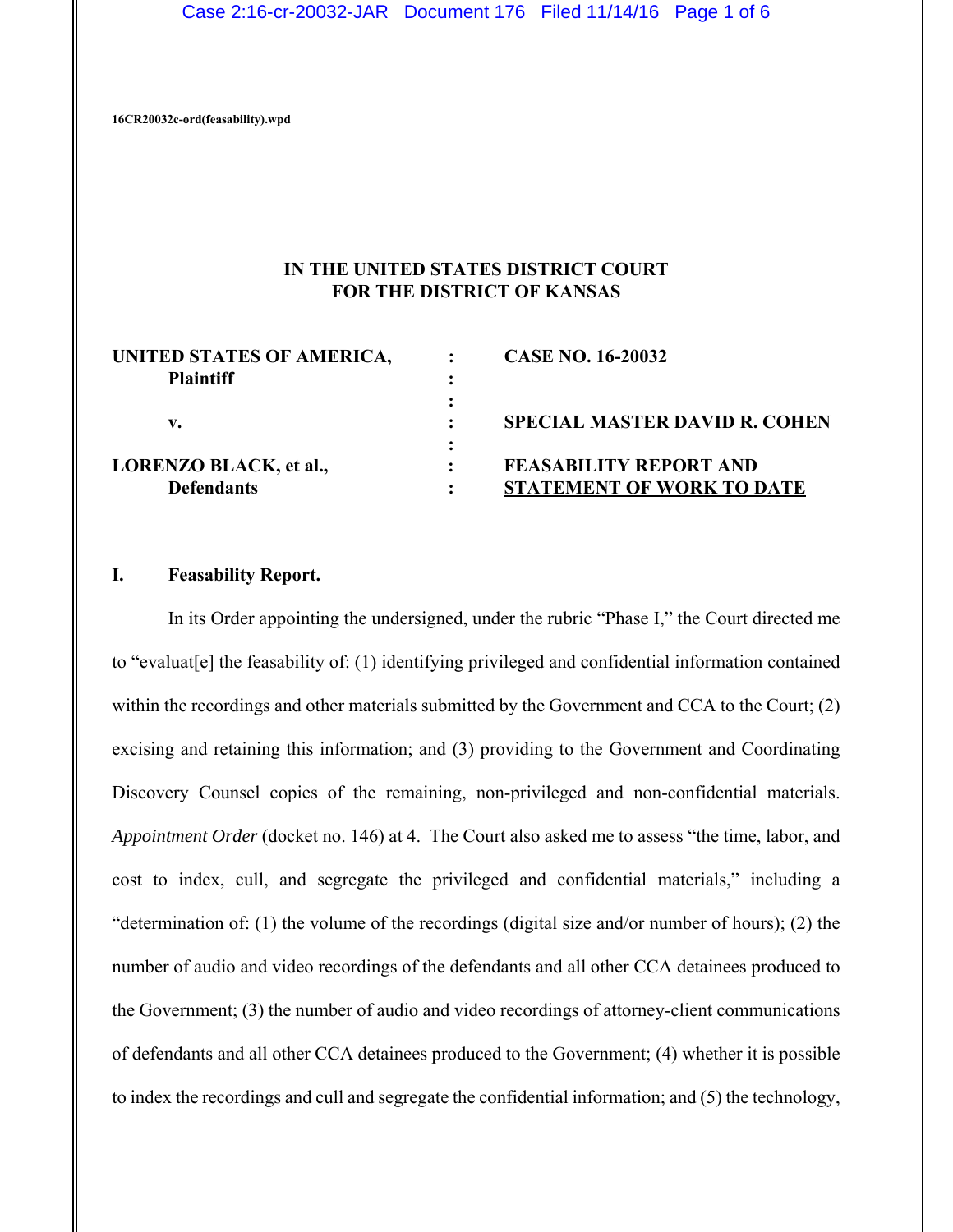### Case 2:16-cr-20032-JAR Document 176 Filed 11/14/16 Page 2 of 6

equipment, software, and personnel required to undertake these tasks." *Id.* at 4-5 (footnote omitted). The Special Master now submits this responsive Report.

As authorized in the *Appointment Order*, *see id.* at 4 n.5, the Special Master hired American Discovery to: (i) help catalog the materials submitted by the Government and CCA to the Court, (ii) assess whether privileged and confidential information can be segregated, and (iii) estimate the cost of doing so. The Special Master directed American Discovery only to undertake an initial feasability assessment, and not to actually perform the work (which, if authorized by the Court, comes under the heading of "Phase II," *id.* at 5).

The Special Master has, so far, provided to American Discovery for initial assessment the following materials: (1) 75 audio CD/DVDs containing recordings of inmate telephone calls; and (2) six portable hard drives containing video-recordings from CCA cameras. The Special Master understands there may be additional relevant audio-recordings in the Court's vault, and/or not yet submitted by the Government.<sup>1</sup> Further, the Special Master understands the Government will deliver hard drives from seven computers used in the CCA prison library.

Initial assessment of the audio- and video-recordings confirms it is highly likely the Special Master *can* segregate the privileged and confidential information they contain, and provide to counsel the non-privileged and non-confidential materials. Specifically, the Special Master currently believes it will take about two weeks to produce the following to counsel: (1) all audiorecordings made from certain identified inmates to certain identified telephone numbers, which are

<sup>&</sup>lt;sup>1</sup> With the help of the Government, the Special Master is still in the process of identifying some of the unlabeled materials in the Court's vault, so the amount of audio-recordings that must be assessed may increase. Further, small "gaps" in the inventory suggest there may be additional audio or video-recordings that were collected by the Government but not yet submitted (but the gaps may also be explained by simple numbering idiosyncracies).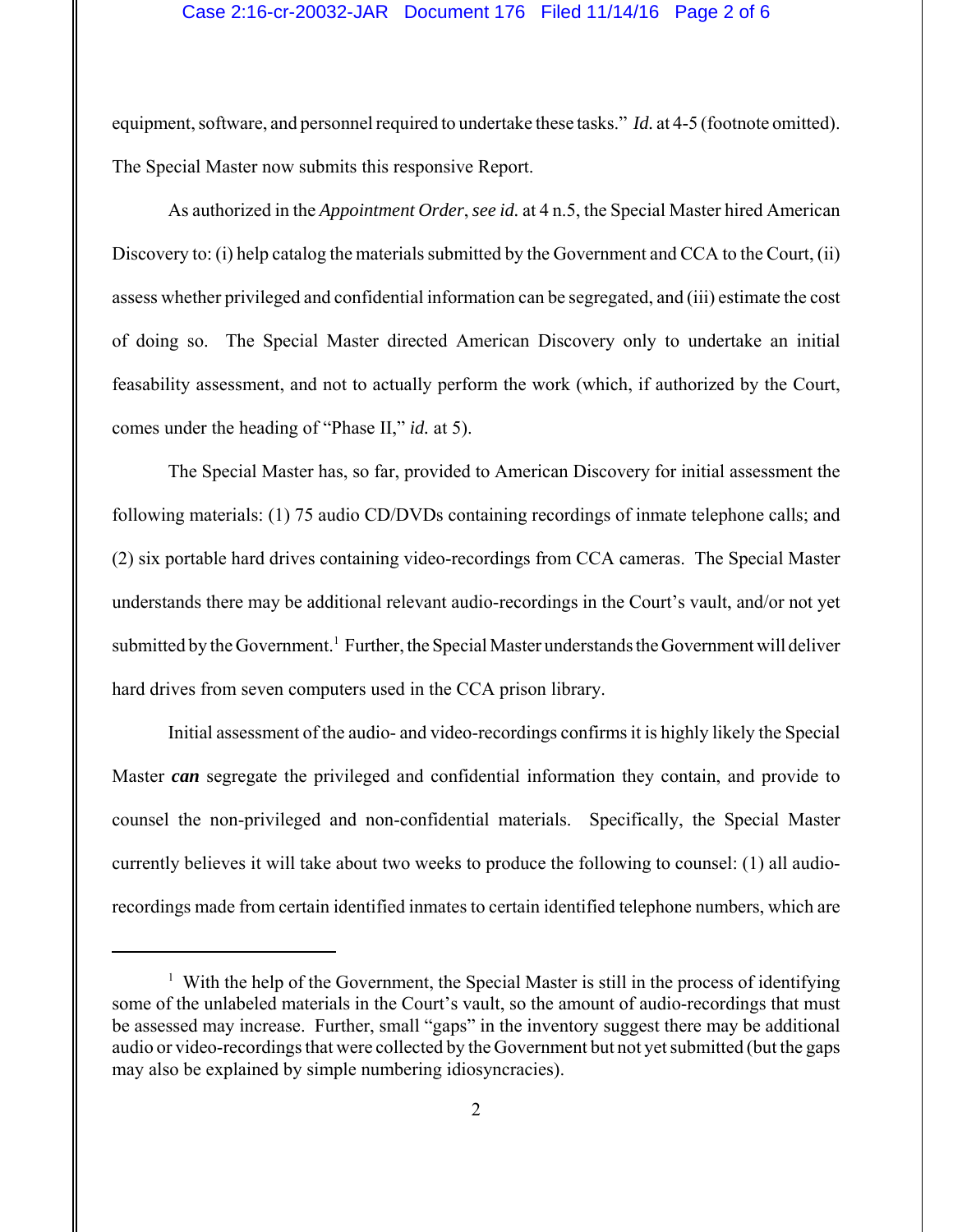## Case 2:16-cr-20032-JAR Document 176 Filed 11/14/16 Page 3 of 6

known *not* to be recordings of telephone calls made to attorneys;<sup>2</sup> and (2) all video-recordings that do *not* show attorney-client conference rooms. In addition, the Special Master will be able to identify many (but not all) audio-recordings of telephone calls that *were* made to attorneys.<sup>3</sup> Finally, the Special Master believes it is feasible to identify all documents on the prison computers and to segregate those that contain confidential information; however, because the Special Master has not yet reviewed the computer hard drives, it is not currently possible to estimate how long that will take.

The Special Master estimates the expenses required to perform these tasks are as follows.

 $2^2$  The Government will identify the "critical" inmates and telephone numbers identified with the subset of recordings it wants to obtain.

<sup>&</sup>lt;sup>3</sup> The Special Master has gathered telephone numbers of criminal defense attorneys in Kansas City, Kansas and Kansas City, Missouri, who: (a) work for the Federal Public Defender, or (b) are eligible for appointment pursuant to the Civil Justice Reform Act. This list will probably allow the Special Master to identify the majority of inmate calls made to attorneys, but certainly not all of them.

Thus, from the entire universe of audio calls, the Special Master currently intends to: (1) identify and produce to counsel a subset of "critical" calls *known not to be* between inmate and attorney, *see* footnote 2; and (2) identify and segregate a subset of calls *known to be* between inmate and attorney. The universe of recordings will still include calls that *may be* between inmate and attorney. At this juncture, the Special Master does not intend to produce or examine further those other calls. Thus, additional work will be necessary if requests are made for additional subsets of calls from this universe (e.g., if defense counsel asks for production of all non-privileged calls by a certain inmate, or the government asks for production of calls to other critical numbers). Because the spreadsheets and pivot tables being created are comprehensive, however, much of the foundational effort will already be done, so the incremental expense to produce additional subsets of calls should be reasonably low.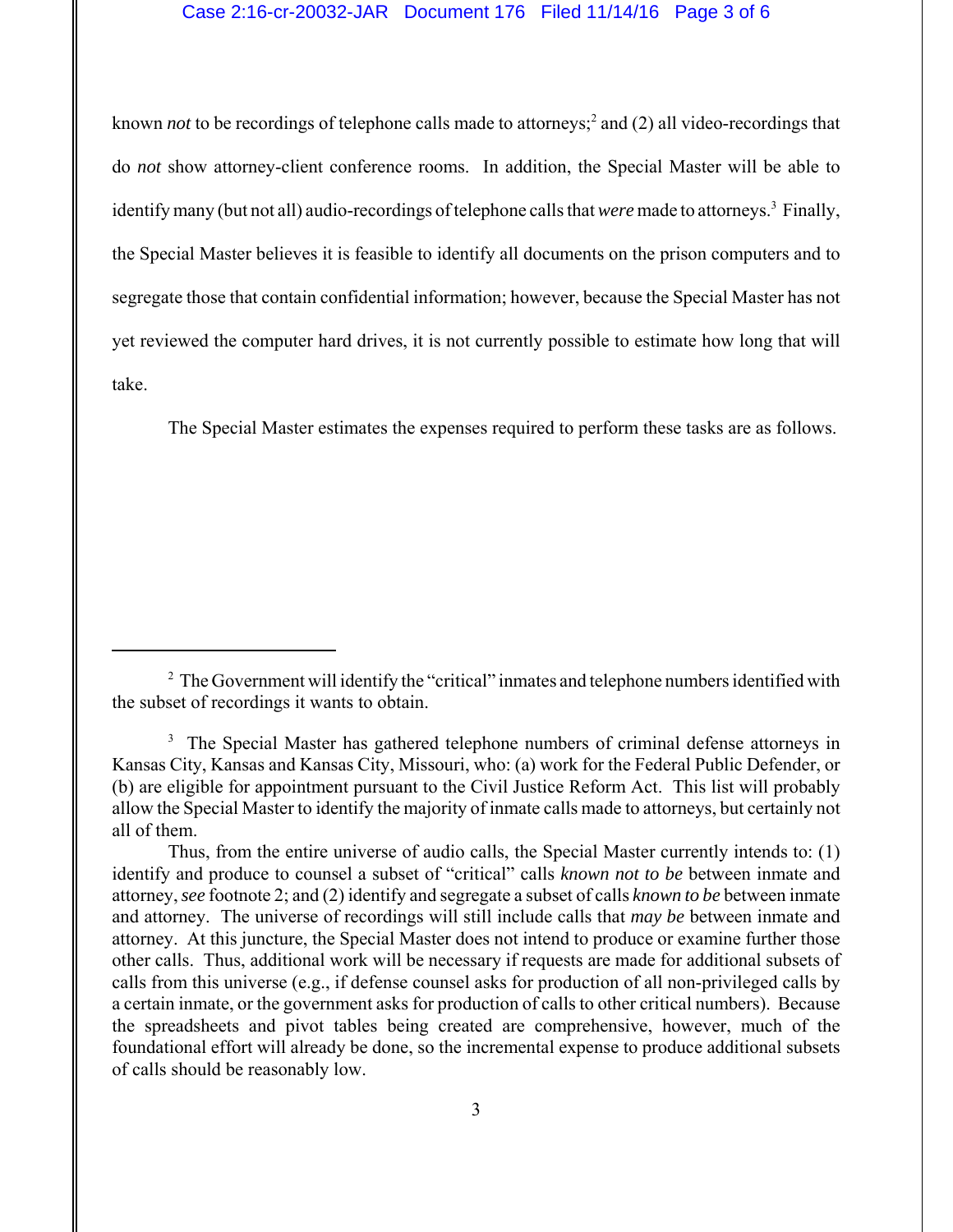| <b>Task</b>                                                                                                                                                                       | <b>Discovery America Expense</b> |
|-----------------------------------------------------------------------------------------------------------------------------------------------------------------------------------|----------------------------------|
| Back-up all audio files on 75 disks; extract info and<br>populate spreadsheet and pivot tables with descriptive data,<br>allowing relevant calls to be searched and identified    | \$6,000                          |
| Produce disks with identified calls only (no attorney-client<br>calls) to be supplied to counsel                                                                                  | \$6,000                          |
| Examine DVR drives to determine video metrics and time-<br>frames represented and camera accuracy                                                                                 | \$2,000                          |
| Review individual video segment (approx. 500-550<br>segments on each DVR Drive) to determine and document<br>activity present on a given camera, if necessary (see<br>footnote 4) | \$300/segment                    |
| Extract and review information from law library<br>computers; produce non-privileged documents                                                                                    | \$6,000                          |

In addition, the Special Master will have to spend time overseeing and assisting with the design and implementation of the above-listed tasks; and assessing the circumstances surrounding the creation of the recordings and the gathering of the materials submitted.<sup>4</sup> The Special Master estimates this will take approximately 100 hours.

<sup>&</sup>lt;sup>4</sup> For example, the Special Master: (1) is helping to design the format of the searchable spreadsheets that will identify for counsel all of the audio- and video-recordings (and related metadata); (2) needs to pursue additional inquiry into how the video-recordings were made at CCA (which will hopefully lead to a less-expensive method for segregating confidential material) and how the audio-recordings were gathered (which will hopefully answer questions about possibly missing material); and (3) will help design the process to isolate confidential documents on the law library computers.

Depending on the results of the inquiry into the video-recording system at CCA, the \$300 per-segment video review expense may be entirely unnecessary. In any event, it is certain there are alternative "summary" approaches available, so that neither the Special Master nor American Discovery will need to spend much time actually viewing video-recordings. The Government suggested that "[s]pot checking one-sixth of the six DVRs could cost the United States approximately \$1,350,000.00," objection at 22 (docket no. 163), but the Special Master is not a masochist and pledges to spend less than \$100,000 (hopefully *far* less – perhaps even \$0) actually reviewing video.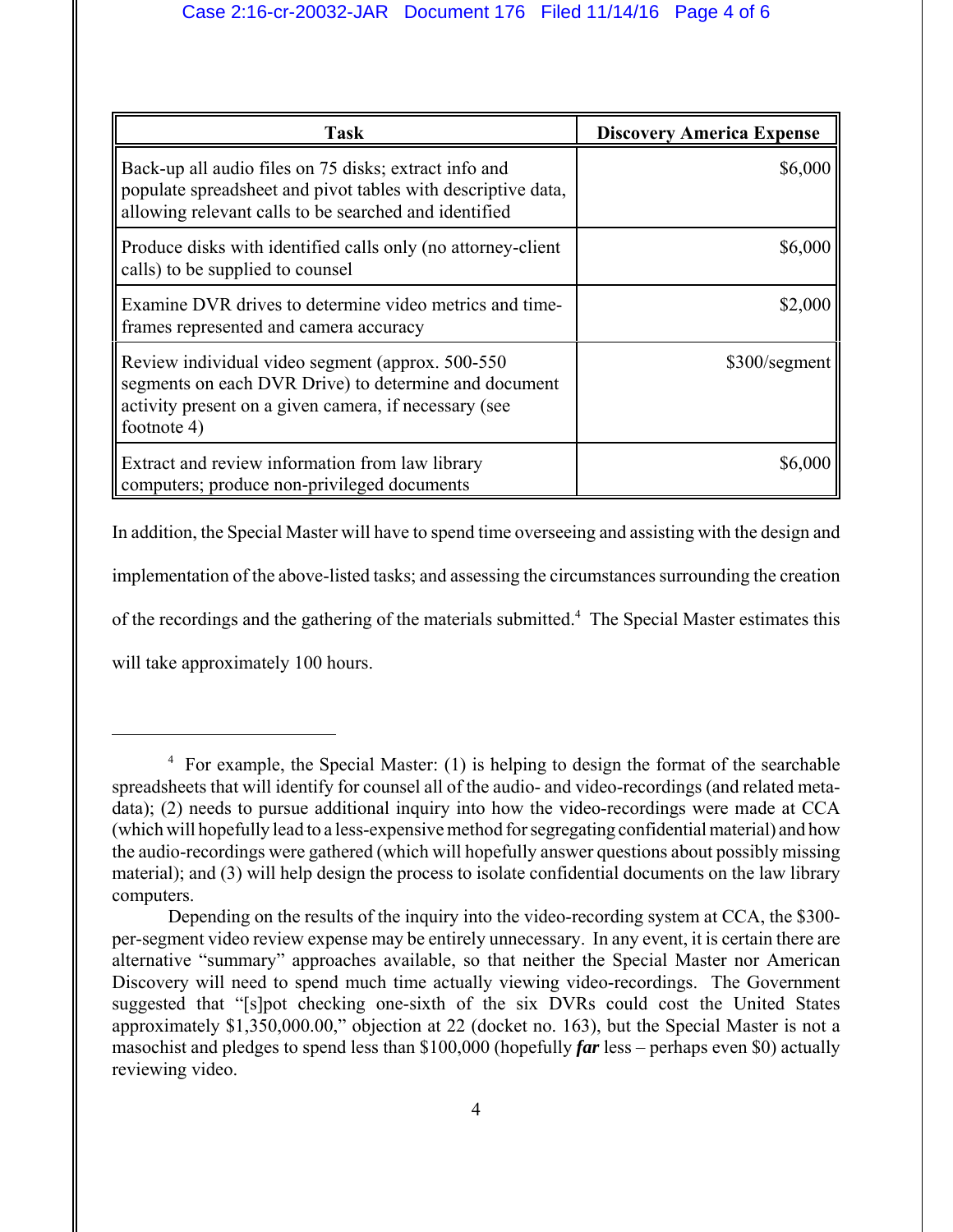#### Case 2:16-cr-20032-JAR Document 176 Filed 11/14/16 Page 5 of 6

In sum, it is feasible to conduct the work described in "Phase II" of the *Appointment Order*; and it should take less than a month to finish all of it, with the limitations described above. The Special Master anticipates conferring with the parties during this process to determine the quickest and easiest way to provide them with exactly and only what they need.

If the Court concludes "Phase II" should begin, the Special Master will start immediately.

# **II. Statement of Work to Date.**

As directed by the Court, the undersigned has recently submitted his first bill. *See Appointment Order* at 12 ("the Special Master shall file under seal an Itemized Statement of fees and expenses" and "shall file with the Itemized Statement a Summary Statement, which shall list only the total amount billed [and] shall not be filed under seal.") (emphasis in original).

The Special Master is sensitive, however, to the fact that the Government has filed a motion for reconsideration of the *Appointment Order* (docket no. 163), the essence of which is that: (1) the Government agreed only to the Special Master's review of certain audio- and video-recordings and computers, for the purpose of segregating attorney-client privileged communications (*see* motion at 6); and (2) the Government cannot be required to pay for anything more than that (*see* motion at 13). This motion remains under advisement.

The Special Master has no position on this motion but notes that, in order to preserve as much as possible the status quo on the issues raised by the Government in its motion for reconsideration, the undersigned has purposefully limited his activities to date. Thus, close to 100% of the time and expense reflected in the first bill is related to matters the Government initially agreed to – that is, assessing the feasability of cataloging and reviewing the audio- and video-recordings